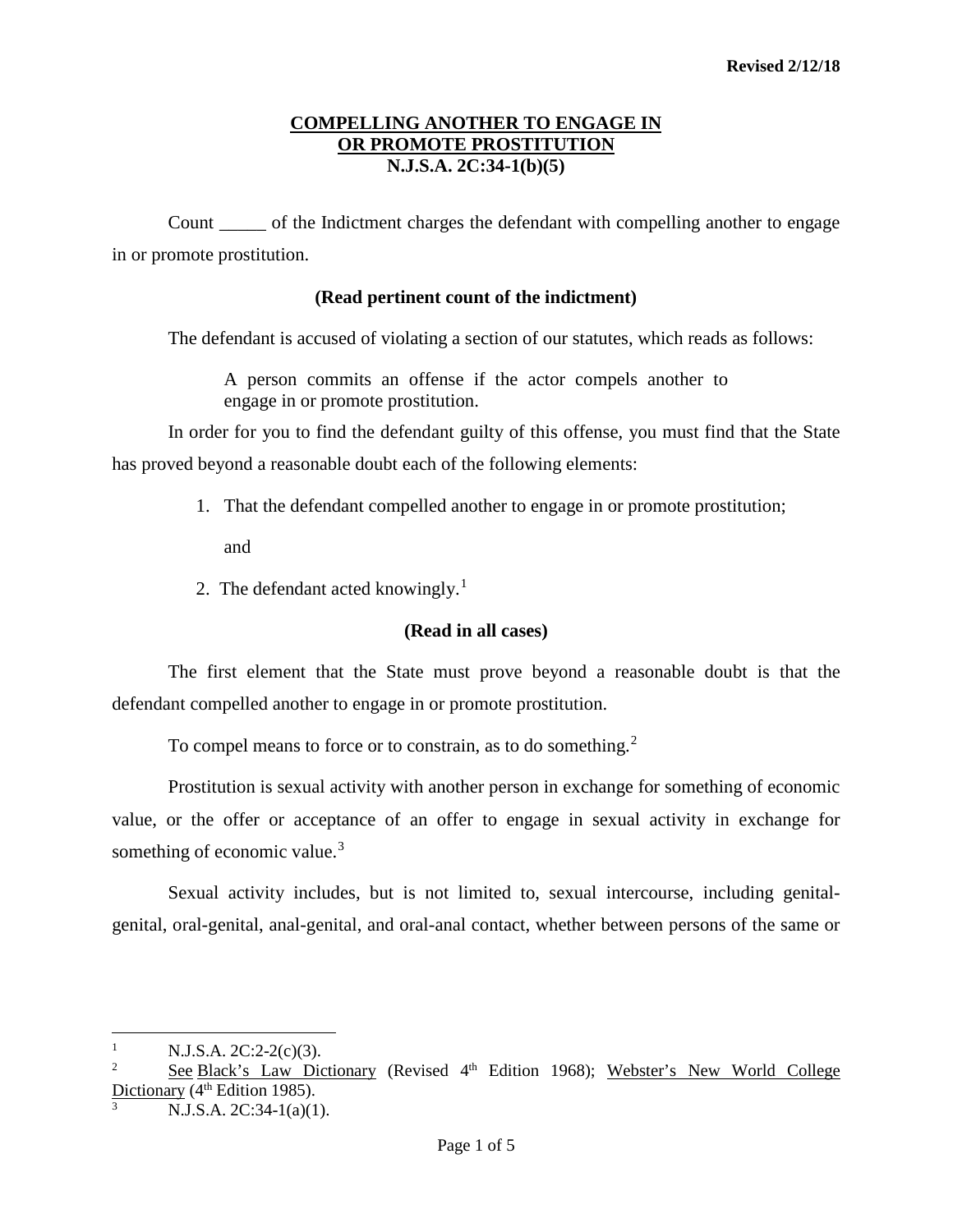opposite sex; masturbation; touching of the genitals, buttocks, or female breasts; sadistic or masochistic abuse and other deviant sexual relations.<sup>[4](#page-1-0)</sup>

# **(Read appropriate sections)**

To engage means to employ or involve one's self, to take part in, to embark on, to arrange for the services of, to arrange for the use of, to draw into, involve, to undertake or agree, to be active. $5$ 

Promoting Prostitution is defined as follows:

- 1. Owning, controlling, managing, supervising or otherwise keeping alone or in association with another, a house of prostitution or a prostitution business;
- 2. Procuring an inmate for a house of prostitution or place in a house of prostitution for one who would be an inmate;
- 3. Encouraging, inducing, or otherwise purposely causing another to become or remain a prostitute;
- 4. Soliciting a person to patronize a prostitute;
- 5. Procuring a prostitute for a patron;
- 6. Transporting a person into or within this State with purpose to promote that person's engaging in prostitution, or procuring or paying for transportation with that purpose; or
- 7. Knowingly leasing or otherwise permitting a place controlled by the actor, alone or in association with others, to be regularly used for prostitution or promotion of prostitution, or failure to make a reasonable effort to abate such use by ejecting the tenant, notifying law enforcement authorities, or other legally available means.

# **(Read if appropriate)**

A house of prostitution is any place where prostitution or promotion of prostitution is regularly carried on by one person under the control, management or supervision of another.<sup>[6](#page-1-2)</sup>

 $\overline{a}$ 

<span id="page-1-0"></span><sup>4</sup> N.J.S.A. 2C:34-1(a)(2).

<span id="page-1-1"></span>See Black's Law Dictionary (Revised 4<sup>th</sup> Edition 1968); Webster's New World College Dictionary ( $4<sup>th</sup>$  Edition 1985).

<span id="page-1-2"></span>N.J.S.A. 2C:34-1(a)(3).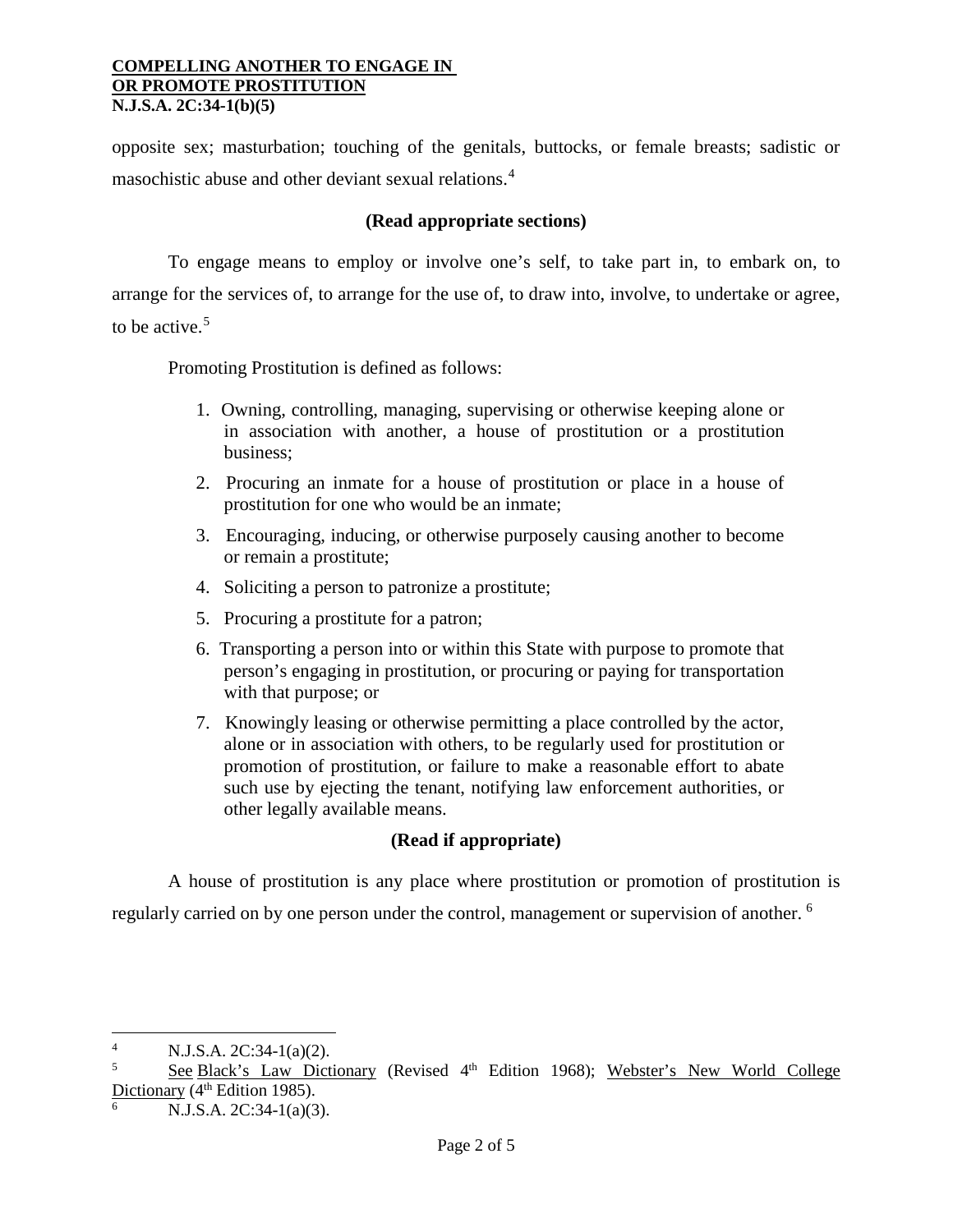l

**[Permissive inference[7](#page-2-0)]**

# **(Read if appropriate)**

If a person, other that the prostitute or the prostitute's minor child or other legal dependent incapable of self-support, is supported in whole or substantial part by the proceeds of prostitution**,** you may infer he/she knowingly promoted prostitution. However, you are never required or compelled to draw this inference. It is your exclusive province to determine whether the facts and circumstances shown by the evidence support any inference and you are always free to accept the inference or reject it if you wish.

### **(Read in all cases)**

The second element that the State must prove beyond a reasonable doubt is that the defendant acted knowingly in compelling another to engage in or promote prostitution.

A person acts knowingly with respect to the nature of his/her conduct or the attendant circumstances if he/she is aware that the conduct is of that nature or that such circumstances exist or the person is aware of a high probability of their existence. A person acts knowingly with respect to a result of the conduct if he/she is aware that it is practically certain that the conduct will cause a result. "Knowing," "with knowledge," or equivalent terms have the same meaning.

Knowingly is a state of mind that cannot be seen and can only be determined by inference from conduct, words or acts. Therefore, it is not necessary that the State produce witnesses to testify that a defendant said that he/she knowingly did something. His/Her knowledge may be gathered from his/her acts and conduct, from all that he/she said and did at the particular time and place, and from all the surrounding circumstances reflected in the testimony [and evidence adduced at trial].

## **(Read if N.J.S.A. 2C:34-1(a)(4)(c) or (f) are charged)**

A person promotes prostitution if he/she [encourages, induces or otherwise purposely causes another to become or remain a prostitute] [transports a person into or within this State

<span id="page-2-0"></span><sup>7</sup> N.J.S.A. 2C:34-1(d). Please note that care should be taken to avoid the use of the term "presumption" and it should be clearly stated that the inference is only permissive.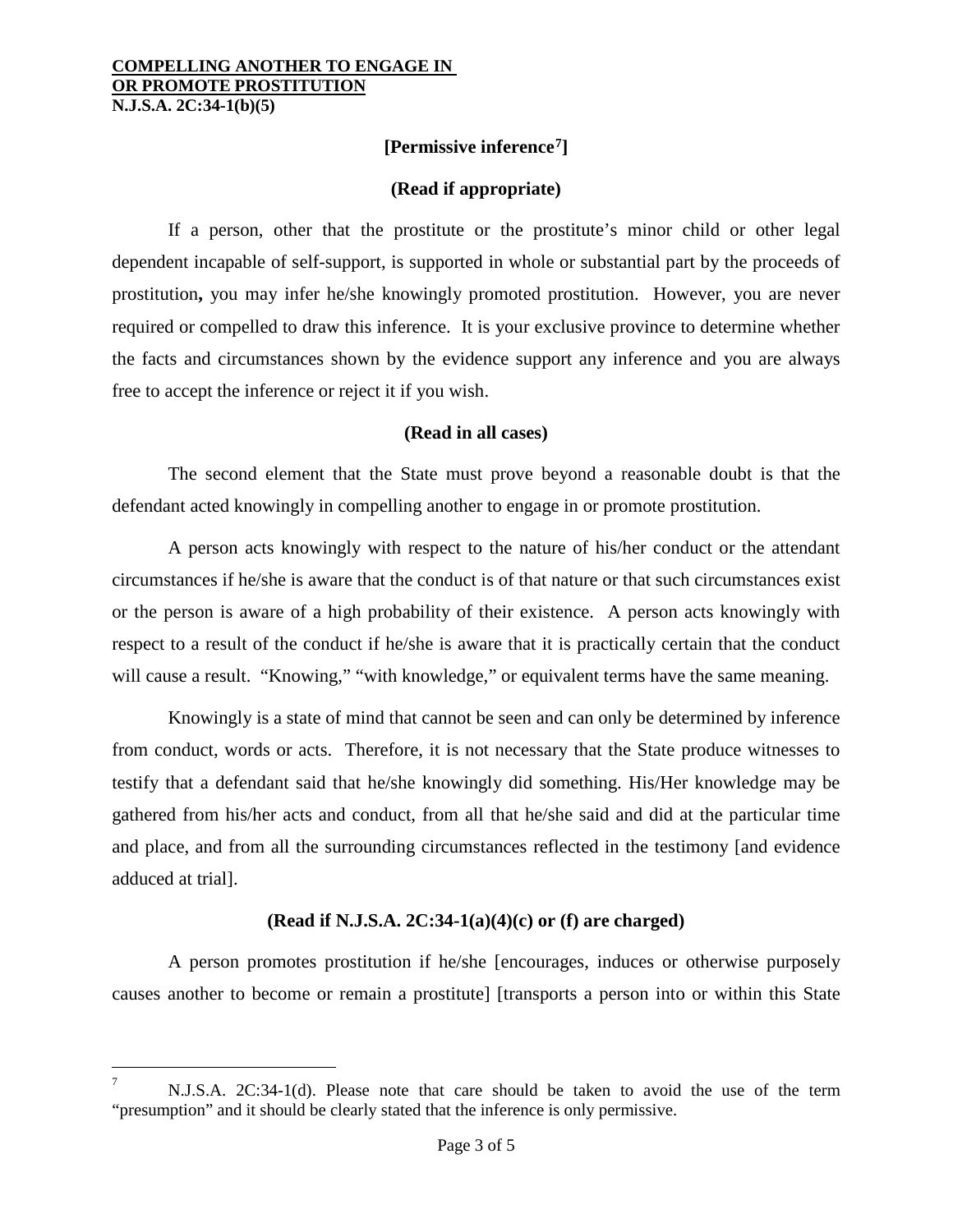with purpose to promote that person's engaging in prostitution or procuring or paying for transportation with that purpose.]

A person acts purposely with respect to the nature of his/her conduct or the result of that conduct if it is his/her conscious object to engage in conduct of that nature or to cause such a result. A person acts purposely with respect to attendant circumstances if the person is aware of the existence of such circumstances or believes or hopes that they exist. "With purpose," "designed," "with design," or equivalent terms have the same meaning.

Purposely is a state of mind that cannot be seen and can only be determined by inference from conduct, words or acts. Therefore, it is not necessary that the State produce witnesses to testify that a defendant said that he/she purposely did something. His/her purpose may be gathered from his/her acts and conduct, from all that he/she said and did at the particular time and place, and from all the surrounding circumstances reflected in the testimony [and evidence adduced at trial].

# **(Read if appropriate)**

It is an affirmative defense to prosecution for a violation of this statute that, during the time of the alleged commission of the offense, the defendant was a victim of human trafficking pursuant to a section of our laws<sup>[8](#page-3-0)</sup> or compelled by another to engage in sexual activity, regardless of the defendant's age.<sup>[9](#page-3-1)</sup>

 $\overline{\phantom{a}}$ 

<span id="page-3-0"></span><sup>8</sup> N.J.S.A. 2C:13-8. The statute does not define the term "victim of human trafficking." See Model Jury Charge, Criminal, "Human Trafficking: To Engage in Sexual Activity And/Or To Provide Labor Or Services (N.J.S.A. 2C:13-8(a)(1)) (Approved 1/11/16) n.29. Other states' statutes provide varying definitions. See Colo. Rev. Stat. Ann. §18-3-502 ("Victim" means a person who is alleged to have been, or who has been, subjected to human trafficking, as described in section 18-3-503 or section 18-3-504); Iowa Code Ann. §710A.1 ("person subjected to human trafficking"); Ky. Rev. Stat. Ann. §529.010 ("Victim of human trafficking" is a person who has been subject to human trafficking"); Md. Code Ann., State Gov't §7-301(f) ("'Victim of human trafficking' means an individual who has been recruited, harbored, transported, provided or obtained for labor, services or sexual act through the use of force, fraud or coercion"); Mass. Gen. Laws Ann. ch. 233, §20M ("'Human trafficking victim' or 'victim,' a person who is subjected to the conduct prohibited under sections 50 or 51 of chapter 265"). It will be up to the parties, and ultimately the court, to determine the appropriate definition.

<span id="page-3-1"></span><sup>9</sup> N.J.S.A. 2C:34-1(e).